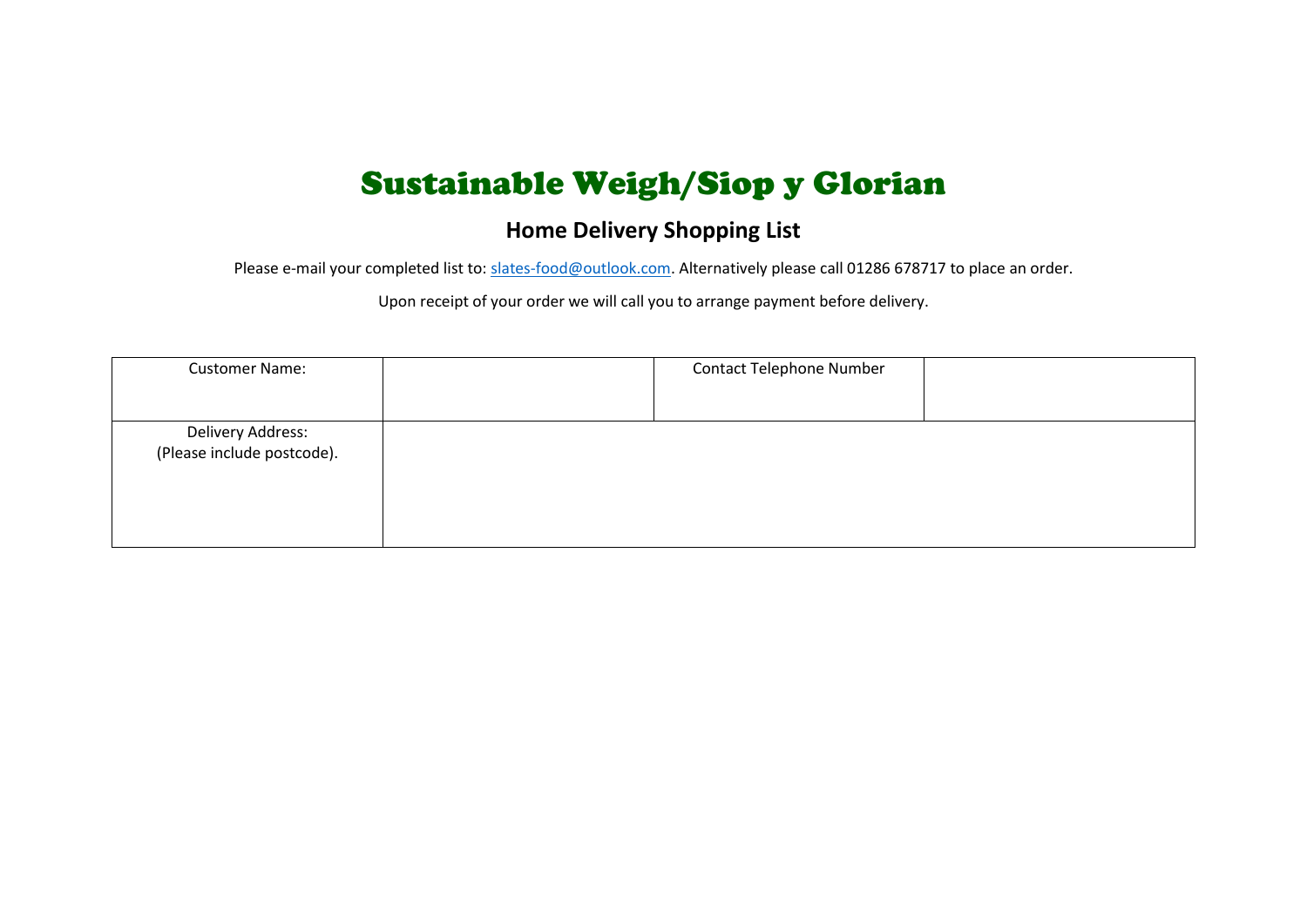| Item                         | Price            | Qty Req | Item                             | Price          | Qty Req |  |  |  |
|------------------------------|------------------|---------|----------------------------------|----------------|---------|--|--|--|
| <b>Unpackaged Products</b>   |                  |         |                                  |                |         |  |  |  |
| <b>Cereals</b>               |                  |         |                                  |                |         |  |  |  |
| <b>Organic Porridge Oats</b> | 30p per 100g     |         | Super Muesli                     | 40p per 100g   |         |  |  |  |
| Jumbo Oats                   | 20p per 100g     |         | <b>Apricot Muesli</b>            | 40p per 100g   |         |  |  |  |
| Cranberry Crunch             | 50p per 100g     |         |                                  |                |         |  |  |  |
|                              |                  |         | <b>Seeds</b>                     |                |         |  |  |  |
| <b>Yellow Mustard Seeds</b>  | 20p per 10g      |         | <b>Pumpkin Seeds</b>             | 75p per 100g   |         |  |  |  |
| <b>Cumin Seeds</b>           | 10p per 10g      |         | <b>Sunflower Seeds</b>           | 50p per 100g   |         |  |  |  |
| <b>Corriander Seeds</b>      | $10p$ per $10g$  |         | Linseed                          | 40p per 100g   |         |  |  |  |
| Carraway Seeds               | 10p per 10g      |         | Chia Seeds                       | £1.00 per 100g |         |  |  |  |
|                              |                  |         | Sesame Seeds                     | 60p per 100g   |         |  |  |  |
|                              | <b>Seasoning</b> |         |                                  |                |         |  |  |  |
| <b>Black Peppercorns</b>     | £2,50 per 100g   |         | Sea Salt                         | 10p per 100g   |         |  |  |  |
| <b>Staples</b>               |                  |         |                                  |                |         |  |  |  |
| White Fusilli                | 25p per 100g     |         | Long Grain Brown Rice            | 21p per 100g   |         |  |  |  |
| White Penne                  | 25p per 100g     |         | <b>White Basmati Rice</b>        | 33p per100g    |         |  |  |  |
| <b>Wholewheat Fusilli</b>    | 25p per 100g     |         | <b>Brown Basmati Rice</b>        | 33p per 100g   |         |  |  |  |
| <b>Wholewheat Penne</b>      | 25p per 100g     |         | <b>Nerone Black Rice</b>         | 60p per 100g   |         |  |  |  |
| Organic Quinoa               | 75p per 100g     |         | <b>White Arborio Rice</b>        | 25p per 100g   |         |  |  |  |
| Couscous                     | 30p per 100g     |         | Chickpeas                        | 30p per 100g   |         |  |  |  |
| Pearl Barley                 | 25p per 100g     |         | Soup Mix                         | 20p per 100g   |         |  |  |  |
| <b>Pinhead Oatmeal NEW!</b>  | 20p per 100g     |         | <b>Organic Bulgar Wheat NEW!</b> | 33p per 100g   |         |  |  |  |
| <b>Beans &amp; Lentils</b>   |                  |         |                                  |                |         |  |  |  |
| <b>Butter Beans</b>          | 45p per 100g     |         | <b>Red Lentils</b>               | 25p per 100g   |         |  |  |  |
| Cannellini Beans             | 35p per 100g     |         | Puy Lentils NEW!                 | 35p per 100g   |         |  |  |  |
| <b>Black Eyed Beans</b>      | 45p per 100g     |         | <b>Green Lentils</b>             | 35p per100g    |         |  |  |  |
| Red Kidney Beans             | 45p per 100g     |         | <b>Yellow Split Peas</b>         | 40p per 100g   |         |  |  |  |
| <b>Mung Beans</b>            | 45p per 100g     |         | Aduki Beans                      | 45p per 100g   |         |  |  |  |
| <b>Dried Fruit</b>           |                  |         |                                  |                |         |  |  |  |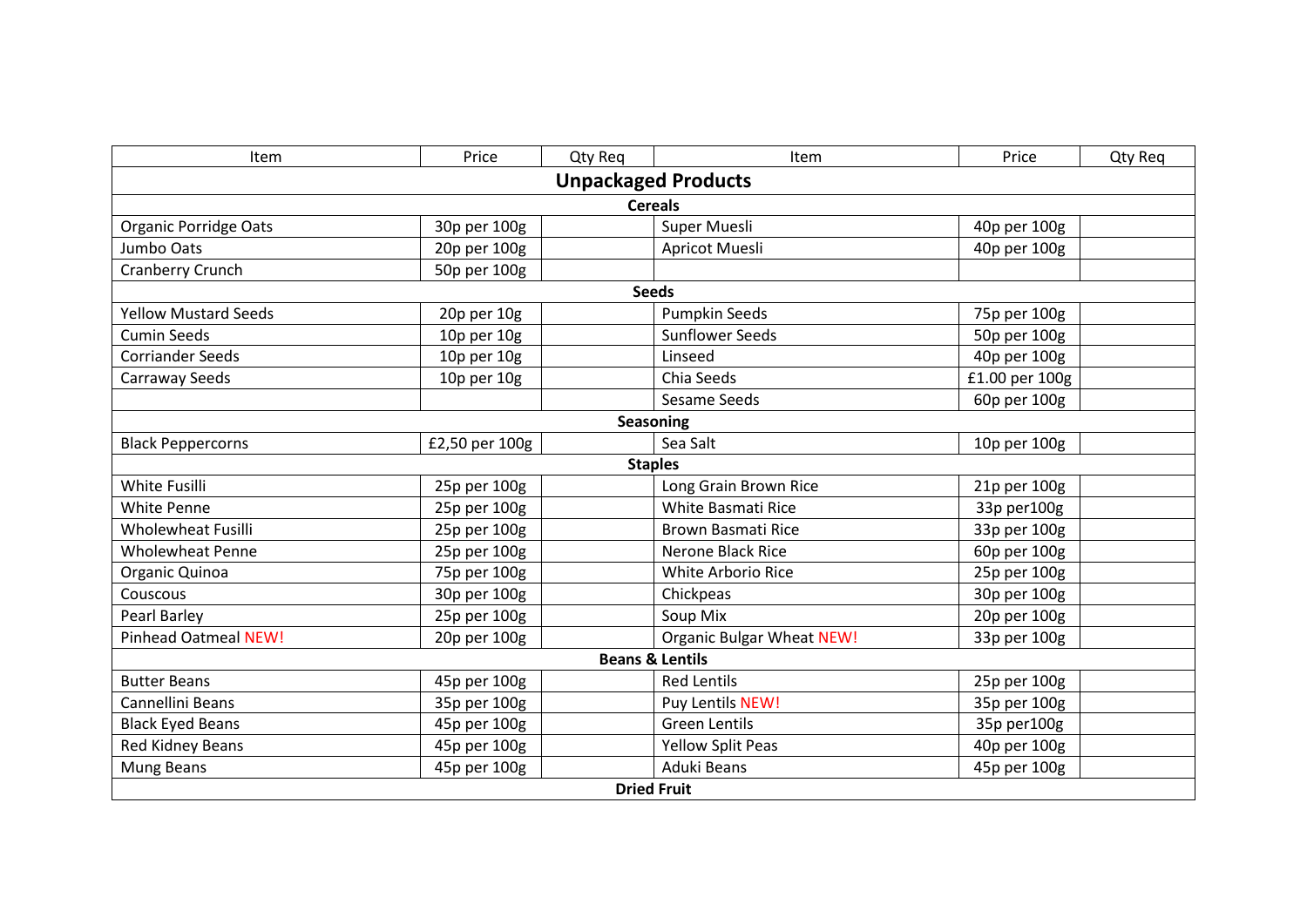| <b>Banana Chips</b>                    | 75p per 100g   | <b>Sultanas</b>              | 50p per 100g   |  |  |  |  |
|----------------------------------------|----------------|------------------------------|----------------|--|--|--|--|
| <b>Unsulphured Apricots</b>            | 80p per 100g   | Currants                     | 85p per 100g   |  |  |  |  |
| Dates                                  | 60p per 100g   | Raisins                      | 60p per 100g   |  |  |  |  |
| Figs                                   | 90p per 100g   | Cranberries                  | £1.00 per 100g |  |  |  |  |
| <b>Apple Rings</b>                     | £1.20 per 100g | Prunes                       | 70p per 100g   |  |  |  |  |
| Peaches                                | £1.00 per 100g |                              |                |  |  |  |  |
|                                        |                | <b>Nuts</b>                  |                |  |  |  |  |
| Cashews                                | £1.50 per 100g | <b>Brazils PRICE CUT!</b>    | £1.50 per 100g |  |  |  |  |
| Almonds                                | £1.50 per 100g | <b>Walnuts PRICE CUT!</b>    | £1.55 per 100g |  |  |  |  |
| <b>Pine Nuts</b>                       | £3.50 per 100g | Hazlenuts                    | £1.50 per 100g |  |  |  |  |
| Peanuts (skin on)                      | 70p per 100g   | <b>Pecan Nuts</b>            | £2.25 per 100g |  |  |  |  |
| Peanuts (roasted & salted)             | 50p per 100g   | <b>Coconut Flakes</b>        | £1.00 per 100g |  |  |  |  |
| <b>Flaked Almonds NEW!</b>             | £1.50 per 100g |                              |                |  |  |  |  |
|                                        |                | <b>To Munch</b>              |                |  |  |  |  |
| Peanut & Raisins mix                   | 90p per 100g   | Popcorn                      | 50p per 100g   |  |  |  |  |
| <b>Tropical Mix</b>                    | 95p per 100g   | <b>Crystalised Ginger</b>    | 85p per 100g   |  |  |  |  |
| <b>Bombay Mix</b>                      | 50p per 100g   | <b>Sesame Sticks NEW!</b>    | 30p per 100g   |  |  |  |  |
| <b>Sweet Treats</b>                    |                |                              |                |  |  |  |  |
| <b>Chocolate Raisins</b>               | 70p per 100g   | <b>Chocolate Almonds</b>     | £1.20 per 100g |  |  |  |  |
| <b>Chocolate Peanuts</b>               | 70p per 100g   | <b>Chocolate Cranberries</b> | 70p per 100g   |  |  |  |  |
| <b>Chocolate Peanuts &amp; Raisins</b> | 70p per 100g   | Mint Imperials               | 50p per 100g   |  |  |  |  |
|                                        |                | <b>Baking</b>                |                |  |  |  |  |
| Plain Flour                            | 15p per 100g   | White Granulated Sugar       | 10p per 100g   |  |  |  |  |
| <b>Self Raising Flour</b>              | 15p per 100g   | Caster Sugar                 | 30p per 100g   |  |  |  |  |
| Gluten Free Plain Flour                | 35p per 100g   | Demerara Sugar               | 30p per 100g   |  |  |  |  |
| <b>Gluten Free Self Raising Flour</b>  | 35p per 100g   | Dark Muscovado Sugar         | 40p per 100g   |  |  |  |  |
| <b>Strong White Bread Flour</b>        | 20p per 100g   | <b>Organic Icing Sugar</b>   | 60p per 100g   |  |  |  |  |
| Cornflour NEW!                         | 20p per 100g   | <b>Baking Powder</b>         | 50p per 100g   |  |  |  |  |
| <b>Mixed Peel</b>                      | 50p per 100g   | <b>Bicarbonate of Soda</b>   | 40p per 100g   |  |  |  |  |
| <b>Glace Cherries</b>                  | 85p per 100g   | <b>Desiccated Coconut</b>    | 60p per 100g   |  |  |  |  |
| <b>Mixed Chopped Nuts</b>              | £1.00 per 100g | <b>Ground Almonds</b>        | £1.75 per 100g |  |  |  |  |
| Gluten Free Vegetable Suet             | 50p per 100g   | Cocoa Powder                 | £1.20 per 100g |  |  |  |  |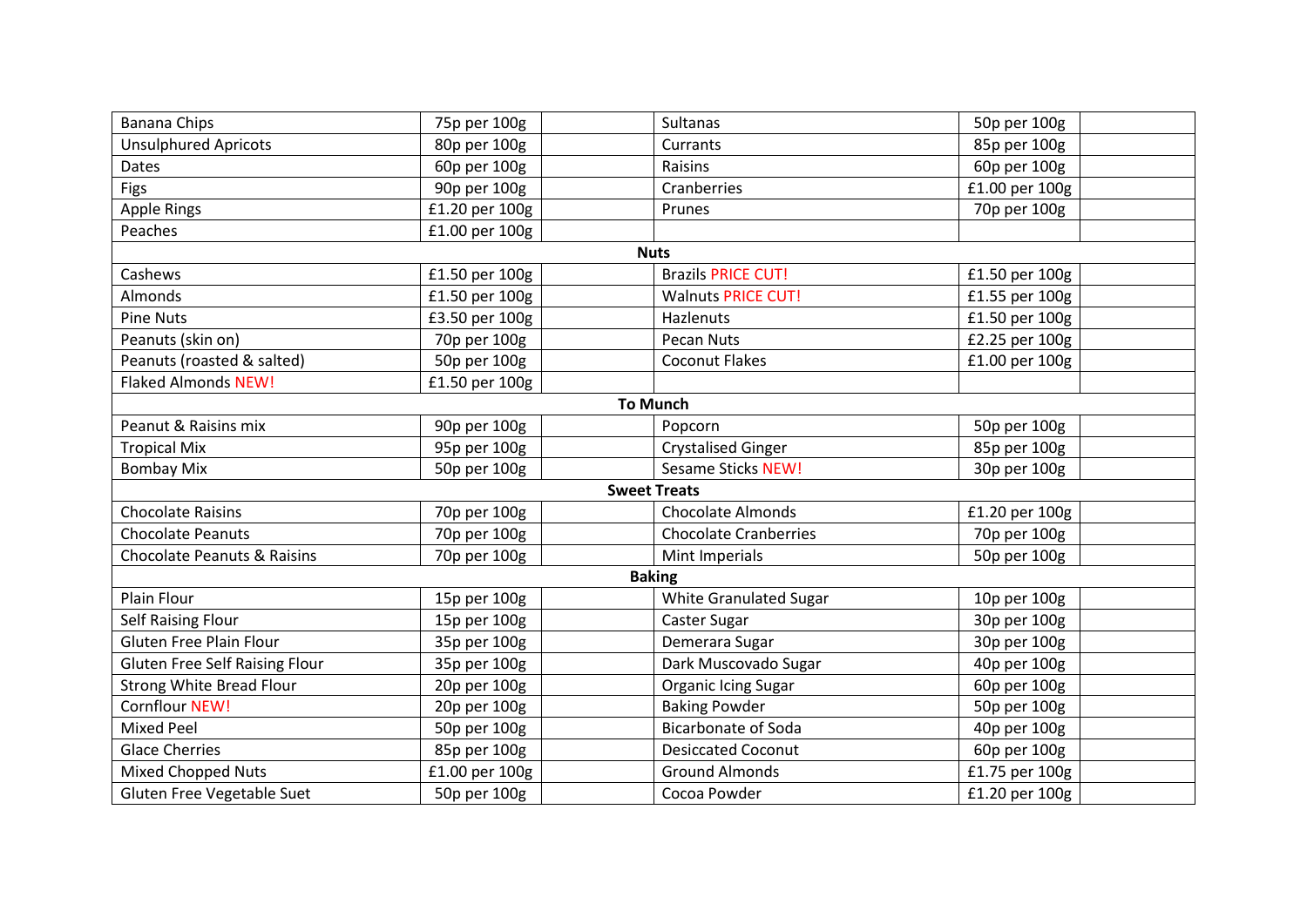|                                  |             | <b>Teas &amp; Coffees</b>             |                |  |
|----------------------------------|-------------|---------------------------------------|----------------|--|
| Welsh Brew Loose Tea             | 17p per 10g | <b>Ground Honduran Coffee</b>         | £2.25 per 100g |  |
| Scotch Breakfast Tea             | 30p per 10g | <b>Ground Ethiopian Coffee</b>        | £2.25 per 100g |  |
| Turkish Apple Tea                | 35p per 10g | <b>Houndruan Beans</b>                | £2.25 per 100g |  |
| <b>Rhubarb Spritzer Tea NEW!</b> | 35p per 10g | <b>Ethiopian Beans</b>                | £2.25 per 100g |  |
| Earl Grey Tea                    | 35p per 10g | Bird & Wild Espresso Beans            | £2.25 per 100g |  |
| Gunpowder Green Tea              | 35p per 10g | <b>Bird &amp; Wild Seasonal Beans</b> | £2.25 per 100g |  |
| Lapsang Tea                      | 50p per 10g |                                       |                |  |
|                                  |             | <b>Herbs &amp; Spices</b>             |                |  |
| Cinnamon                         | 15p per 10g | Lavender                              | 30p per 10g    |  |
| Paprika                          | 15p per 10g | Parsley                               | 15p per 10g    |  |
| Smoked Paprika                   | 15p per 10g | Basil                                 | 15p per 10g    |  |
| <b>Curry Powder</b>              | 15p per 10g | Mint                                  | 15p per 10g    |  |
| <b>Mixed Spice</b>               | 15p per 10g | Comfrey Leaf                          | 15p per 10g    |  |
| <b>Ground Ginger</b>             | 15p per 10g | Sage                                  | 15p per 10g    |  |
| <b>Yellow Mustard Powder</b>     | 15p per 10g | Thyme                                 | 15p per 10g    |  |
| Cayenne Pepper                   | 15p per 10g | Oregano                               | 15p per 10g    |  |
| Chilli Powder                    | 15p per 10g | Marjoram                              | 15p per 10g    |  |
| Garam Masala                     | 15p per 10g | <b>Bay Leaves</b>                     | 15p per 10g    |  |
| <b>Ground Allspice</b>           | 15p per 10g | <b>Mixed Herbs</b>                    | 15p per 10g    |  |
| <b>Ground Cumin</b>              | 15p per 10g | <b>Bouquet Garni</b>                  | 15p per 10g    |  |
| <b>Celery Salt</b>               | 15p per 10g | Poppy Seeds                           | 15p per 10g    |  |
| Turmeric                         | 15p per 10g | Cloves                                | 15p per 10g    |  |
| <b>Ground Fenugreek</b>          | 15p per 10g | <b>Star Anise</b>                     | 15p per 10g    |  |
| Nigella Seeds                    | 15p per 10g | <b>Pickling Spices</b>                | 20p per 10g    |  |
| <b>Garlic Powder NEW!</b>        | 15p per 10g | <b>Onion Powder NEW!</b>              | 15p per 10g    |  |
|                                  |             |                                       |                |  |
|                                  |             |                                       |                |  |
|                                  |             |                                       |                |  |
|                                  |             |                                       |                |  |
|                                  |             |                                       |                |  |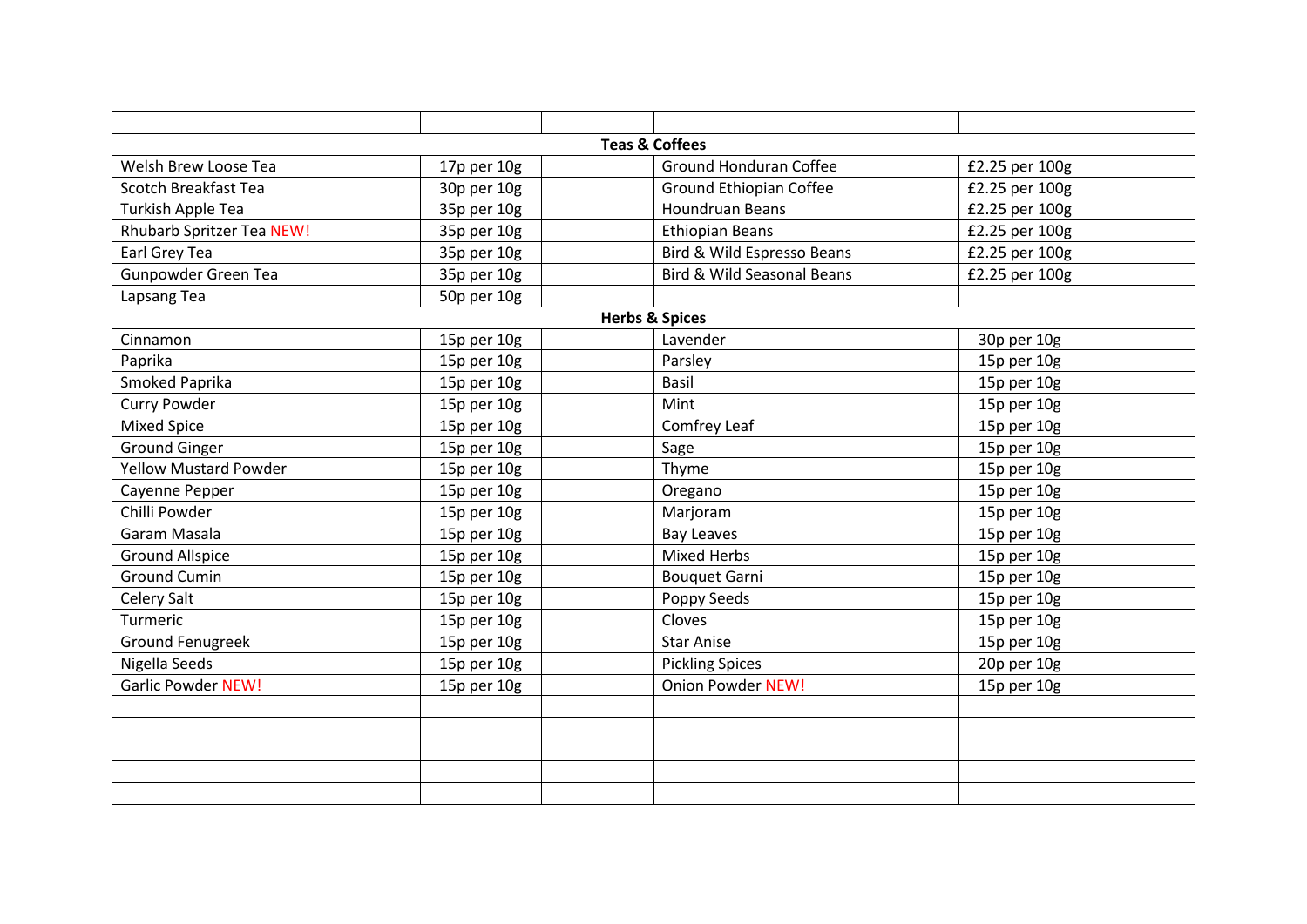| Fruit & Veg<br>We do stock a limited range of fruit and veg. Due to the seasonal nature of the products it's not possible for us to provide an accurate price list. Please list<br>anything you would like and we will do our best to supply it. We will let you know what we have available for you at time of payment. |                            |                           |                                       |        |  |  |  |
|--------------------------------------------------------------------------------------------------------------------------------------------------------------------------------------------------------------------------------------------------------------------------------------------------------------------------|----------------------------|---------------------------|---------------------------------------|--------|--|--|--|
|                                                                                                                                                                                                                                                                                                                          | <b>Pre-Packed Products</b> |                           |                                       |        |  |  |  |
|                                                                                                                                                                                                                                                                                                                          |                            | <b>Beers &amp; Ciders</b> |                                       |        |  |  |  |
| Cwrw Llyn Brenin Enlli 500ml                                                                                                                                                                                                                                                                                             | £2.50                      |                           | Dark Side of the Moose                | £2.80  |  |  |  |
| Cwrw LlynSeithenyn 500ml                                                                                                                                                                                                                                                                                                 | £2.50                      |                           | Purple Moose Snowdonia Ale            | £2.80  |  |  |  |
| Cwrw Llyn Largo 330ml                                                                                                                                                                                                                                                                                                    | £2.20                      |                           | Purple Moose Elderflower Ale          | £2.80  |  |  |  |
| Cwrw Llyn Port Neigwl IPA 500ml                                                                                                                                                                                                                                                                                          | £2.50                      |                           | Purple Moose Mwsh 330ml               | £2.30  |  |  |  |
| Bragdy Lleu, Lleu 500ml                                                                                                                                                                                                                                                                                                  | £2.60                      |                           | Jaspels Autumn Spice Cider 500ml NEW! | £3.50  |  |  |  |
| Bragdy Lleu Blodeuwedd                                                                                                                                                                                                                                                                                                   | £2.60                      |                           | Jaspels Woodland Cider 500ml          | £3.50  |  |  |  |
| Bragdy Lleu Gwydion 500ml                                                                                                                                                                                                                                                                                                | £2.60                      |                           | Jaspels Hazy Pear 500ml               | £3.50  |  |  |  |
| Bragdy Lleu Bendigeidfran 500ml                                                                                                                                                                                                                                                                                          | £2.60                      |                           | Pant Du Medium Cider 500ml            | £3.25  |  |  |  |
| Monty's Masquerade (Gluten Free)                                                                                                                                                                                                                                                                                         | £2.60                      |                           |                                       |        |  |  |  |
| <b>Spirits</b>                                                                                                                                                                                                                                                                                                           |                            |                           |                                       |        |  |  |  |
| Aber Falls Dry Gin 75cl                                                                                                                                                                                                                                                                                                  | £25.00                     |                           | Aber Falls Rhubarb & Ginger Gin 70cl  | £25.00 |  |  |  |
| Aber Falls Orange Marmalade Gin 70cl                                                                                                                                                                                                                                                                                     | £25.00                     |                           | Aber Falls Violet Liqueur 70cl        | £24.00 |  |  |  |
| Aber Falls Salted Toffee Liqueur 70cl                                                                                                                                                                                                                                                                                    | £24.00                     |                           | Aber Falls Coffee & Dark Choc Liqueur | £24.00 |  |  |  |
| Aber Falls 5pk Miniatures Gift Set                                                                                                                                                                                                                                                                                       | £25.00                     |                           | Penderyn Welsh Whisky 70cl            | £36.00 |  |  |  |
| <b>Household Goods</b>                                                                                                                                                                                                                                                                                                   |                            |                           |                                       |        |  |  |  |
| 4pk Toilet Roll                                                                                                                                                                                                                                                                                                          | £2.15                      |                           | <b>Bio D Floor Cleaner 750ml</b>      | £4.25  |  |  |  |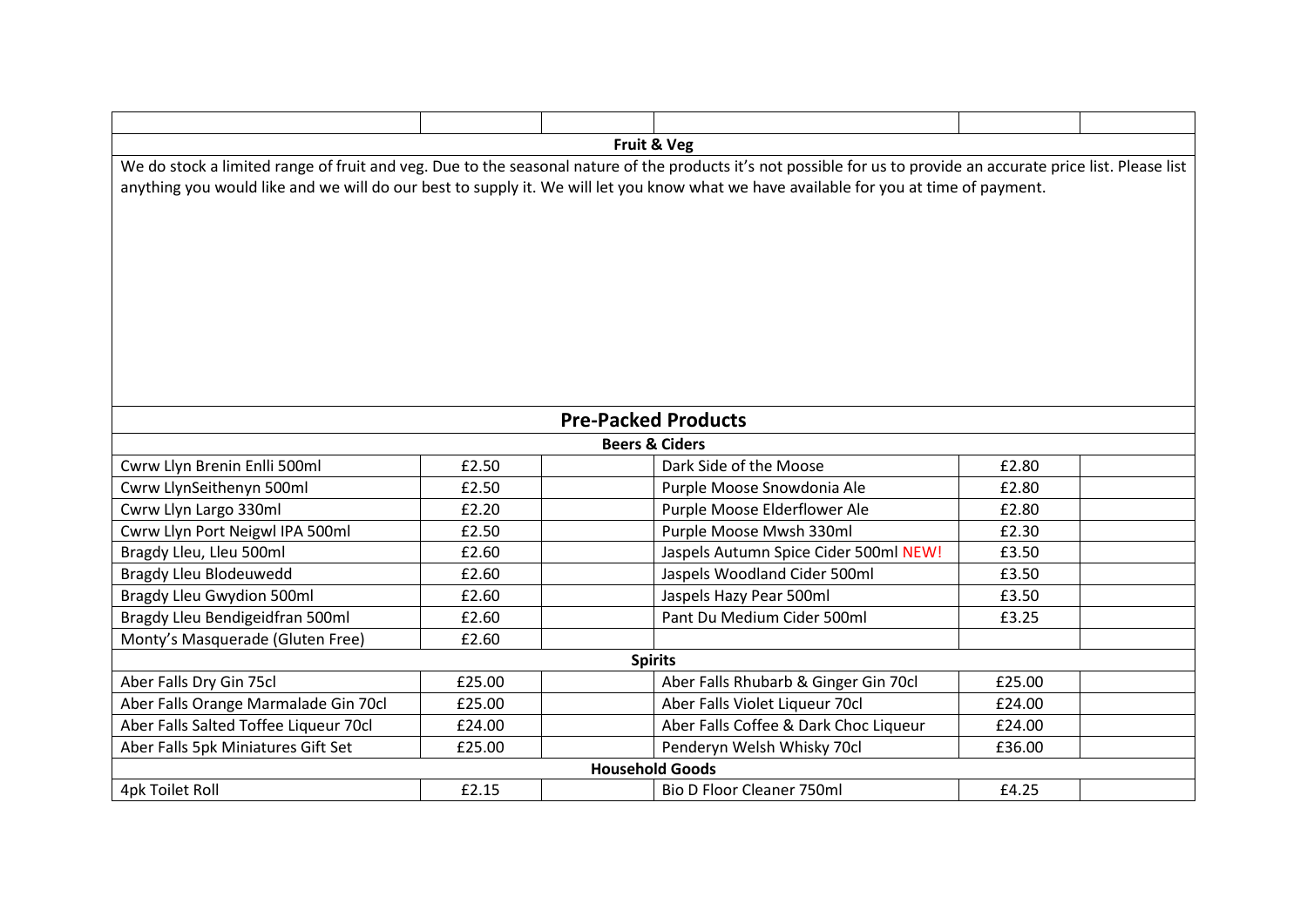| <b>9pk Toilet Roll</b>                 | £4.90       | <b>Bio D Multi Surface Cleaner 750ml</b> | £2.85       |  |
|----------------------------------------|-------------|------------------------------------------|-------------|--|
| Recycled Plastic Refuse Sacks 8pk      | £1.29       | Bio D Washing Up Liquid 750ml            | £2.29       |  |
| Ecoleaf Dishwasher Tablets 25pk        | £4.89       | <b>Bio D Bathroom Spray</b>              | £2.99       |  |
| Ecoleaf Dishwasher Tablets 70pk        | £12.99      | Bio D Laundry Liquid 1litre              | £5.39       |  |
| <b>Recycled Plastic Clothes Pegs</b>   | £1.35       | <b>Bio D Toilet Cleaner 750ml</b>        | £2.49       |  |
| <b>Bamboo Cotton Buds</b>              | £1.99       | <b>Bio D Fabric Conditioner 750ml</b>    | £2.49       |  |
| Adult Bamboo Toothbrush                | £2.99       | Bio D Sanitizing Hand Wash 500ml         | £3.59       |  |
| Child Bamboo Toothbrush                | £2.99       | <b>Bio D Washing Powder 2kg NEW!</b>     | £8.89       |  |
| Cheeky Panda Dry Wipes 100pk NEW!      | £5.75       | <b>Cheeky Panda Bamboo Tissues NEW!</b>  | £1.99       |  |
| Cheeky Panda Surface Wipes 100pk NEW   | £5.75       |                                          |             |  |
|                                        |             | <b>Prepack Baking</b>                    |             |  |
|                                        |             |                                          |             |  |
| Suma Gram Flour 500g NEW!              | £2.09       | Suma Semolina Flour 500g NEW!            | £1.59       |  |
| Suma Brown Rice Flour 500g NEW!        | £1.99       | Suma Coconut Flour 500g NEW!             | £2.99       |  |
| Doves Wholemeal Bread Flour 1.5kg NEW  | £1.95       | Doves Malthouse Bread Flour 1kg NEW!     | £1.95       |  |
| Doves White Bread Flour 1.5kg NEW!     | £1.95       | Wessex Mill Pasta Pizza Flour 1.5kg NEW  | £2.75       |  |
| Wessex MIII Six Seed Bread Flour NEW!  | £2.75       | Wessex Mill Multi Grain Flour 1.5kg NEW  | £2.75       |  |
| Free Range Eggs                        | 25p EACH    | Organic Eggs NEW!                        | 35p Each    |  |
|                                        | £1.40 for 6 |                                          | £2.00 for 6 |  |
|                                        |             | <b>Cordials (Glass bottles)</b>          |             |  |
| <b>Rocks Blackcurrant Cordial NEW!</b> | £2.79       | <b>Rocks Lemon Cordial NEW!</b>          | £2.79       |  |
| <b>Rocks Orange Cordial NEW!</b>       | £2.79       |                                          |             |  |
|                                        |             | <b>Beverages</b>                         |             |  |
| Welsh Brew Tea Bags 40pk NEW!          | £1.40       | Welsh Brew Loose Tea 125g NEW!           | £1.40       |  |
| Welsh Brew Decaf Tea Bags 80pk NEW!    | £3.99       | Clipper Organic Instant Coffee 100g NEW  | £4.99       |  |
| Pendragon Hot Chocolate Flakes NEW!    | £3.99       | Pendragon Cinnamon Choc Flakes NEW!      | £3.99       |  |
| Pendragon Salted Caramel Flakes NEW!   | £3.99       |                                          |             |  |
|                                        |             | <b>Milk Alternative Products</b>         |             |  |
| Good Hemp Seeds Milk 1 litre           | £2.40       | Oatly Milk Drink 1 litre                 | £1.75       |  |
| Good Hemp Barista Milk 1 litre         | £2.40       | Oatly Barista Style 1 litre              | £2.09       |  |
| Oatly Creamy Oat 250ml                 | £1.09       | Oatly Chocolate Drink 1 litre            | £1.99       |  |
| Oatly Organic Milk 1 Litre NEW!        | £1.75       |                                          |             |  |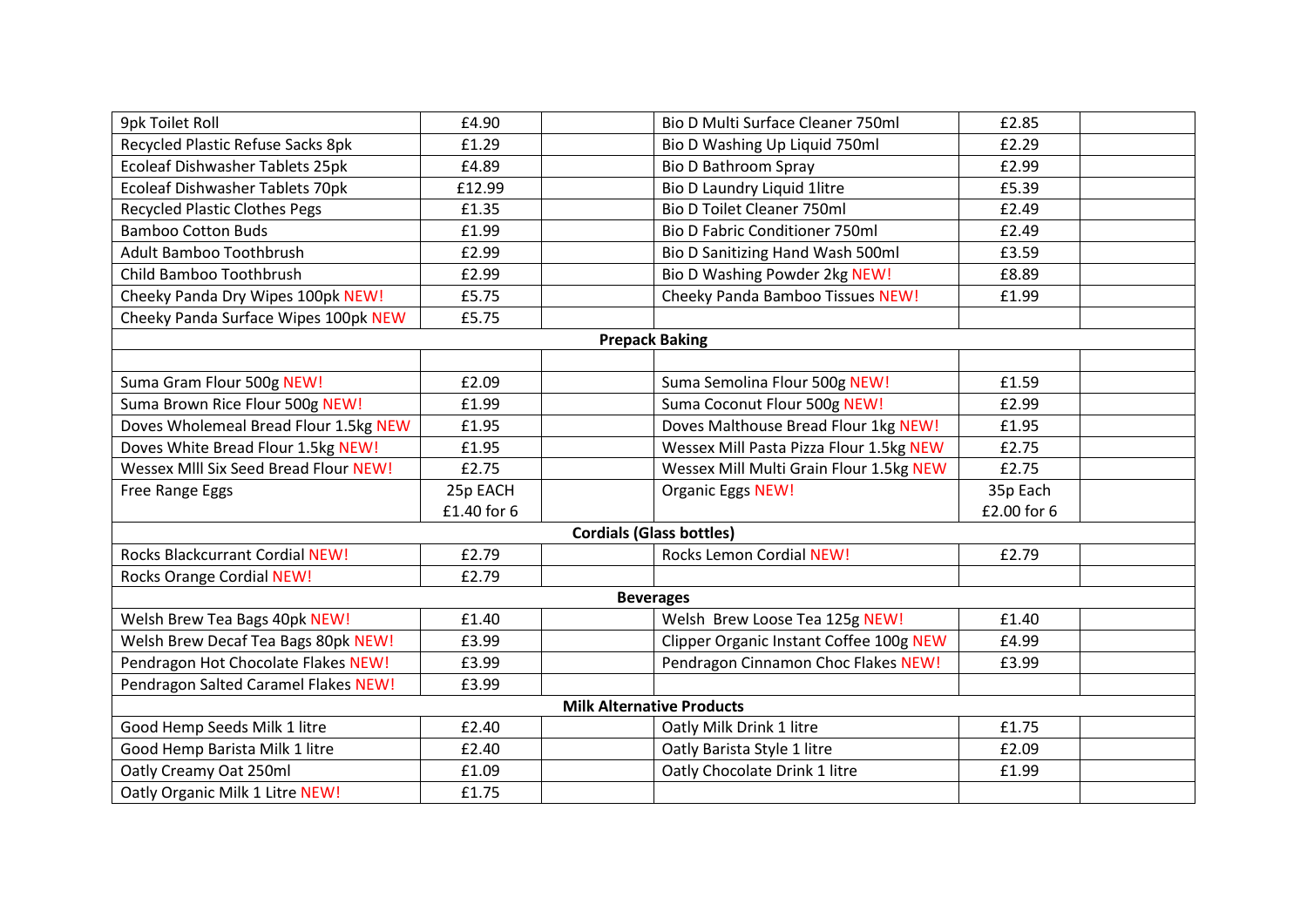| <b>Two Farmers Crisps</b>             |                                |  |                                                       |                 |  |  |  |  |
|---------------------------------------|--------------------------------|--|-------------------------------------------------------|-----------------|--|--|--|--|
| Lighly Salted 150g                    | £2.19                          |  | Cheese & Onion 150g                                   | £2.19           |  |  |  |  |
| Salt & Vinegar 150g                   | £2.19                          |  |                                                       |                 |  |  |  |  |
|                                       | <b>Quick Meals (All vegan)</b> |  |                                                       |                 |  |  |  |  |
| Suma Cheesy Pasta Pot 400g NEW!       | £2.19                          |  | Suma Meatball Chilli 400g NEW!                        | £2.19           |  |  |  |  |
| Suma Beans & Burgers 400g NEW!        | £2.19                          |  | Suma Ravioli 400g NEW!                                | £2.85           |  |  |  |  |
|                                       |                                |  |                                                       |                 |  |  |  |  |
|                                       |                                |  | Tony's Chocoloney (slavery free chocolate)            |                 |  |  |  |  |
| Milk Choc 50g                         | £1.49                          |  | Milk Choc & Hazlenut 47g                              | £1.49           |  |  |  |  |
| Milk Choc, Almond & Sea Salt 47g      | £1.49                          |  | Large bars available. Enquire for varieties in stock. |                 |  |  |  |  |
|                                       |                                |  | <b>Store Cupboard Essentials</b>                      |                 |  |  |  |  |
| Vegetable Bouillon (Vegan) 150g       | £2.39                          |  | Suma Green Pesto 160g                                 | £2.99           |  |  |  |  |
| Meridian Dark Tahini 270g             | £2.49                          |  | Suma Red Pesto 160g                                   | £2.99           |  |  |  |  |
| Meridian Light Tahini 270g            | £2.49                          |  | Suma Passata 690g                                     | £1.75           |  |  |  |  |
| Welsh Lady Ketchup 285g               | £2.40                          |  | Suma Tinned Chopped Tomatoes 400g                     | 99 <sub>p</sub> |  |  |  |  |
| Welsh Lady Brown Sauce 285g           | £2.40                          |  | Suma Tinned Plum Tomatoes 400g                        | 99p             |  |  |  |  |
| Welsh Lady Strawberry Preserve 340g   | £2.75                          |  | Suma Organic Baked Beans 400g                         | £1.09           |  |  |  |  |
| Welsh Lady Orange Marmalade 340g      | £2.75                          |  | Suma Organic Haricot Beans 400g                       | £1.09           |  |  |  |  |
| Welsh Lady Lemon Curd 311g            | £2.75                          |  | Suma Organic Mixed Beans 400g                         | £1.09           |  |  |  |  |
| Welsh Lady Apple & Cinnamon Curd 311g | £2.75                          |  | Suma Organic Black Beans 400g                         | £1.09           |  |  |  |  |
| Welsh Lady Farmer Jones Relish 311g   | £2.49                          |  | Suma Organic Green Lentils 400g                       | £1.09           |  |  |  |  |
| Welsh Lady Apple Chutney 311g         | £2.59                          |  | Suma Organic Jackfruit Chunks 400g                    | £2.75           |  |  |  |  |
| Welsh Lady Ale Chutney 285g           | £2.59                          |  | Suma Organic Sweetcorn 340g                           | £1.39           |  |  |  |  |
| Afon Mel Heather Honey 227g           | £6.59                          |  | Suma Organic Coconut Milk 400ml                       | £1.99           |  |  |  |  |
| Afon Mel Borage Honey 227g            | £6.59                          |  | Suma Chickpeas 400ml                                  | £1.09           |  |  |  |  |
| Meridian Smooth Peanut Butter 280g    | £1.85                          |  | <b>Blodyn Aur Balsamic Dressing 250ml</b>             | £3.99           |  |  |  |  |
| Meridian Cocoa & Peanut Butter 280g   | £2.79                          |  | Suma Red Kidney Beans 400g NEW!                       | 75p             |  |  |  |  |
| Meridian Yeast Extract 340g           | £2.99                          |  | Suma Coconut Oil 320g NEW!                            | £3.45           |  |  |  |  |
| Meridian Dark Molasses 330g           | £2.39                          |  | Meridian Almond Butter 170g NEW!                      | £2.09           |  |  |  |  |
|                                       |                                |  | <b>Soups</b>                                          |                 |  |  |  |  |
| Suma Pea & Ham Soup (vegan) 400ml     | £1.75                          |  | Suma Rustic Veg Soup (vegan) 400ml                    | £1.75           |  |  |  |  |
| Free & Easy Sweet Pot & Quinoa Soup   | £1.75                          |  | Free & Easy Broccoli & Kale Soup 400ml                | £1.75           |  |  |  |  |